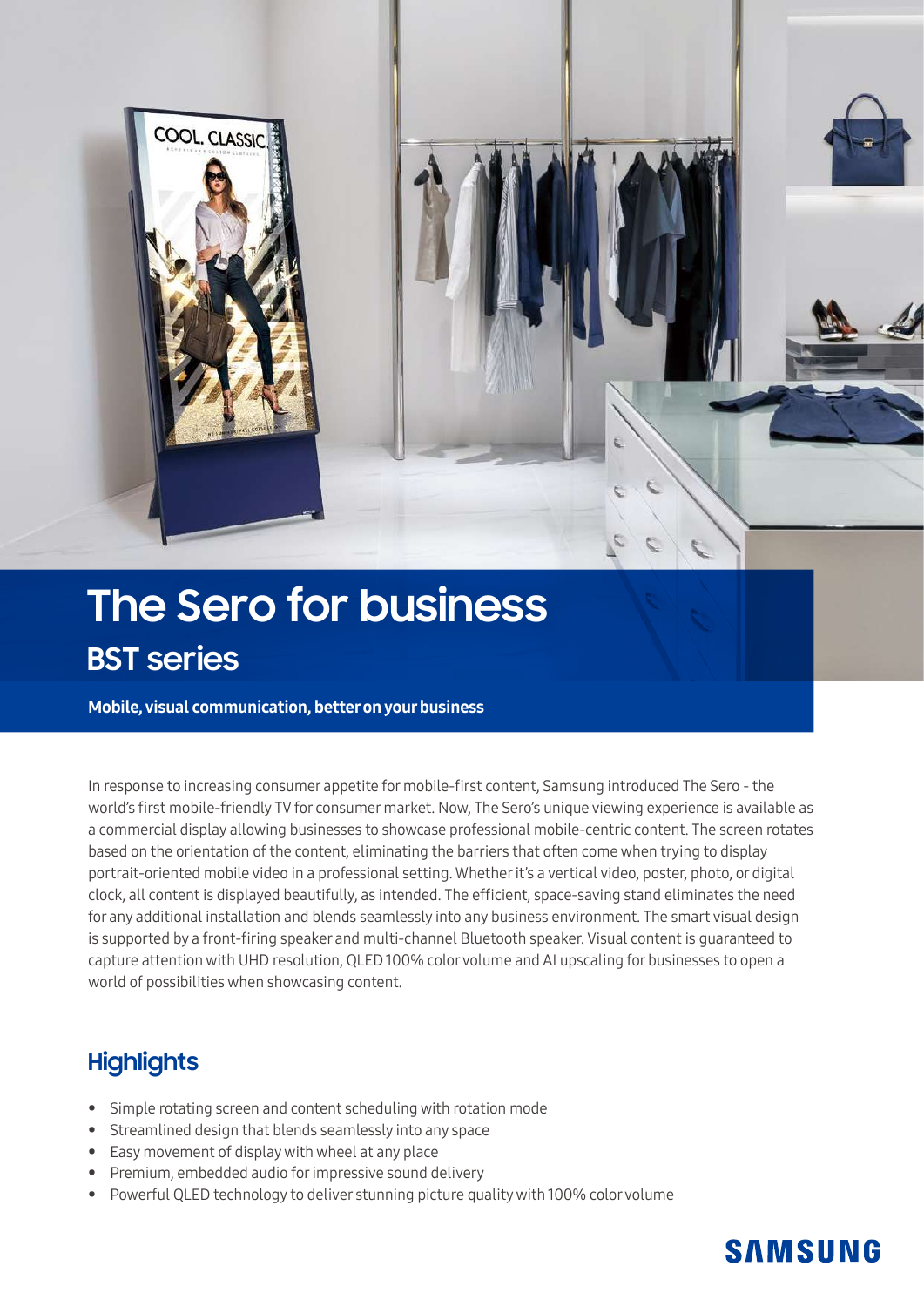### **Businesses are experiencing increased demand to deliver engaging content**

Visual display technology is constantly improving and evolving, while becoming more accessible to businesses. At the same time, businesses are seeing increased demand from customers for high resolution, captivating content. Mobile-first content is one example of this as consumption has increased and consumers expect to consume content in mobile formats. This desire of customers to consume quality content in any shape, size, orientation – in any place at any time – means businesses have an opportunity through high-quality content to communicate and engage in unique ways and deliver dynamic, digital messages rather than outdated, static materials.

### **The Sero for business meets demands of modern consumers**

Samsung is a global leader in visual display technology and consistently creating industry-leading visual display technologies for a variety of use cases, enabling businesses of all sizes to engage customers and uncover new opportunities. The Sero for business is Samsung's latest innovation, offering a vertical design to complement any business environment. The intelligent design is powered with the latest features, including speakers for music playback and UHD level QLED SMART technology for an optimized and eye-catching visual solution.









**Rotating screen Content scheduling Movable stand Premium sound**

### **Upgrade any business environment for enhanced value**



#### **A display as distinctive as your business**

Create a polished aesthetic for any business with a space-saving and modern design. The streamlined features of the display include a unique pivoting design opening up a world of possibilities to showcase your content.



#### **Show content in its native format**

Any type of content can be displayed with enhanced versatility. Landscape mode is perfect for traditional video and portrait orientation ensures ideal viewing for mobile-first content and applications.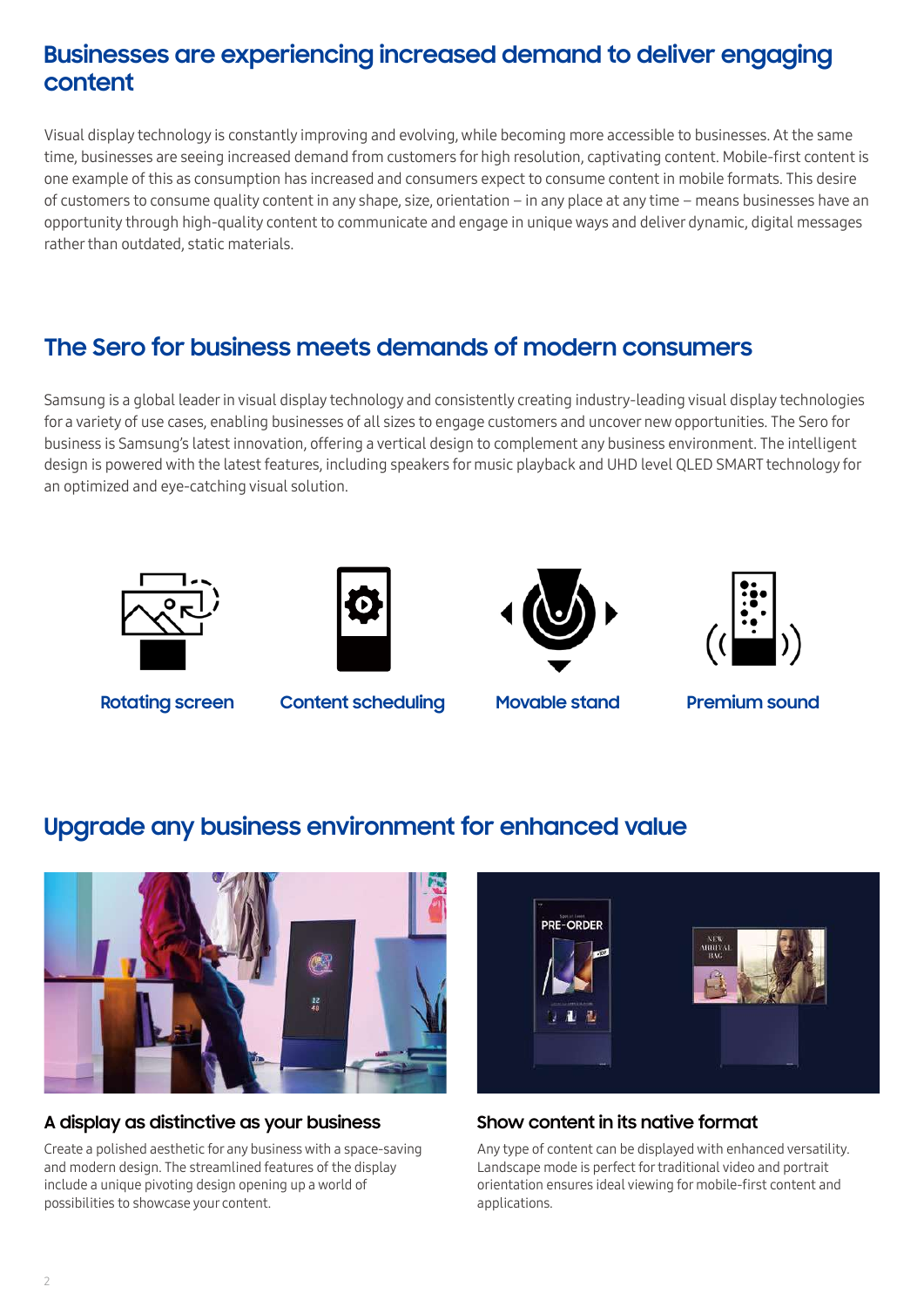### **Intelligent design, intuitive features – in any environment**



#### **A new look for any business**

The streamlined design blends seamlessly into any space. When not showing your content, the display can still transform any room with one of five modes – clock, poster, photo, sound wall or cinemagraph.





#### **Easy relocation**

The display's wheel stand allows for easy relocation for special events, meetings or storage ensuring you are always getting the most out of your display, even when space is limited.

\* The Sero Wheel is sold separately.



#### **Simple content sharing with Tap View**

To show content from a personal mobile device on the TV, simply tap it to the bezel of the display. Tap View enables instant content sharing from personal devices to The Sero for business screen.

\* Compatible devices only.

\* Compatible devices may vary by region. \* This service only works when TV and mobile are on.



#### **Smart experience with Samsung app**

Take content from a mobile device and instantly display it on the TV. With Samsung's SmartThings app, connecting to the display via an Android or iOS device couldn't be simpler.

\* Must download and install the SmartThings app.

<sup>\*</sup> Each device must be connected to Wi-Fi or other wireless network.

<sup>\*</sup> SmartThings compatible devices may vary by region. \* For interoperability through SmartThings, all the devices should be registered with a single Samsung Account.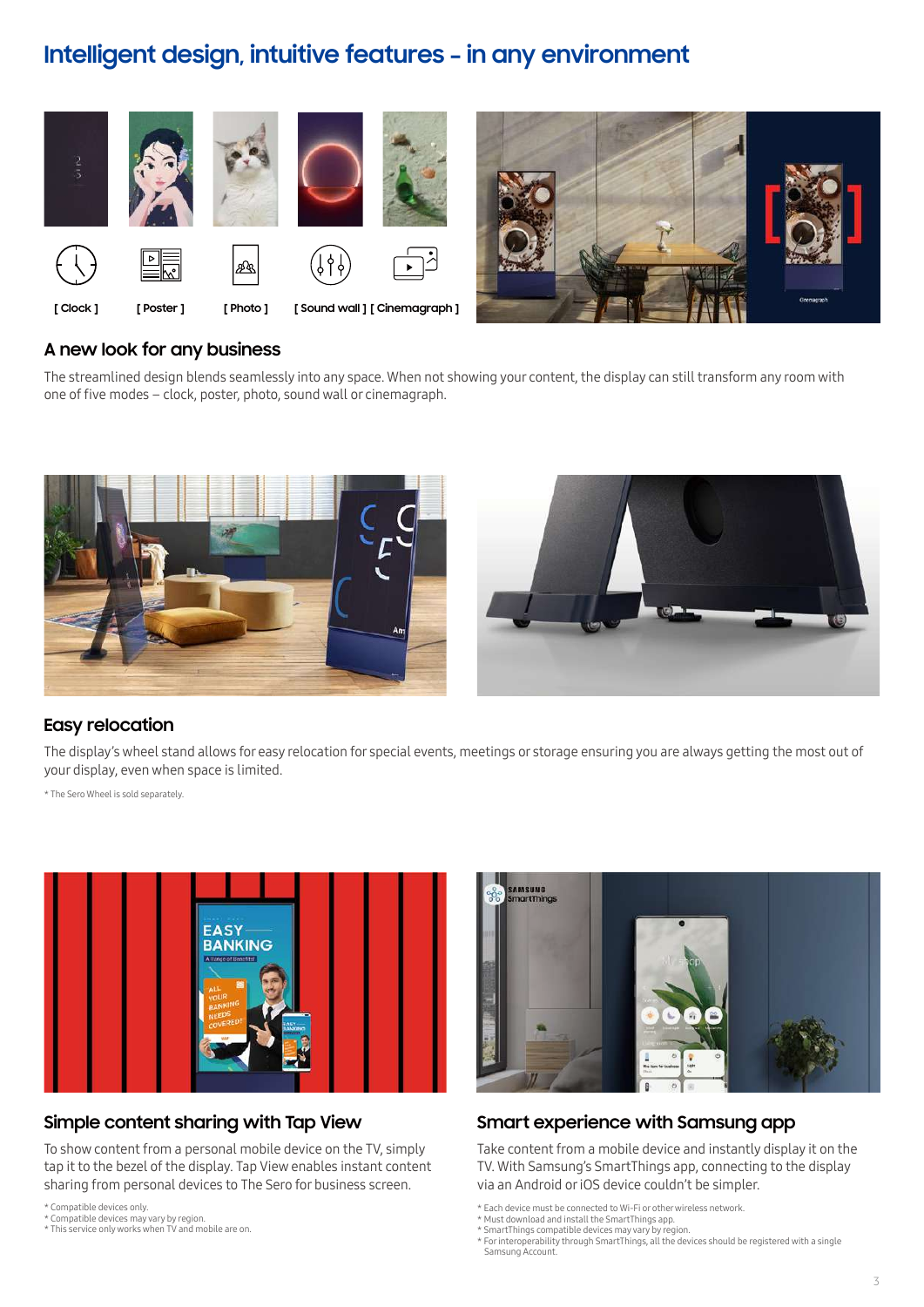### **Perfect picture and immersive sound experiences**



#### **Deep, premium sound**

The powerful audio system has 4.1ch 60-watt speakers with Dolby Digital Plus to deliver premium sound. The display's speakers are thoughtfully designed to blend in seamlessly to the vertical stand.



#### **Audio that cuts through the clutter**

Advanced sound signal processing enables audio spatial intelligence that recognizes when there are potentially distracting sounds around the viewer and automatically clarifies on-screen dialog.



#### **Enjoyable Ambient Mode+**

An important feature is Samsung's Ambient Mode+ which turns the display into a beautiful and helpful always-on display when not being used as a TV. Whether displaying business details, or background music, Ambient Mode+ provides options to create the right atmosphere for any business.

\* Ambient Mode+ works only when The Sero is in horizontal mode.



#### **Captivate visuals with QLED certified**

The attention of potential customers can be captured through the delivery of stunning picture quality and beautiful colors. The display delivers 100% color volume that shows realistic colors for bright and dark content.





#### **Enjoy 4K picture from any source**

From color, texture data, lighting and contrast details, Samsung's proprietary upscaling technology analyzes content scene-by-scene to deliver 4K picture quality even if the original content source is a lower resolution.





#### **Perfect viewing with Adaptive Picture**

With Adaptive Picture, the display senses changes to the ambient lighting environment and adjusts display settings to maintain optimum brightness and contrast for pleasant viewing any time of day or night.

\* Viewing experience may vary according to types of content and format.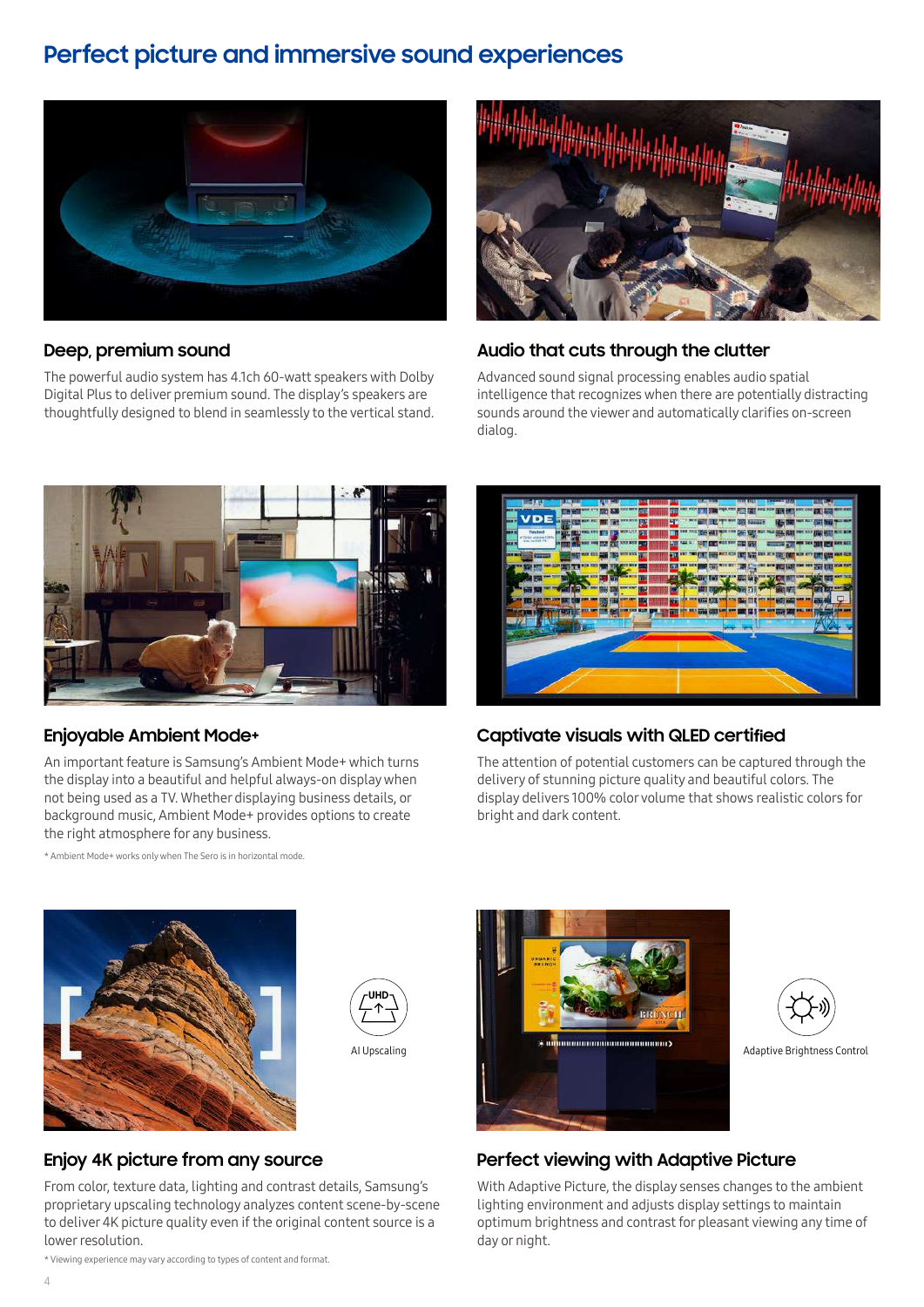# **Specifications**

| Model                  |                                                  |                                        | <b>BS43T</b>                                               |
|------------------------|--------------------------------------------------|----------------------------------------|------------------------------------------------------------|
| Size (Inch)            |                                                  |                                        | 43                                                         |
|                        | Type                                             |                                        | 120Hz Direct LED BLU                                       |
|                        | Resolution                                       |                                        | 3,840 x 2,160                                              |
|                        | Brightness(Typ.)<br>Contrast Ratio(Typ.)         |                                        | 300nit                                                     |
|                        | Viewing Angle(H/V)                               |                                        | 1000:1<br>178/178                                          |
| Panel                  | Response Time(G-to-G)                            |                                        | 8ms                                                        |
|                        | <b>Display Colors</b>                            |                                        | 1.07B                                                      |
|                        | Color Gamut<br>Operation Hour                    |                                        | 72%<br>$16/7*$                                             |
|                        | Haze                                             |                                        | 3.5%                                                       |
|                        |                                                  | Screen Curvature                       | N/A, Flat                                                  |
|                        |                                                  | RGB                                    | $\rm N/A$                                                  |
|                        | <b>INPUT</b>                                     | VIDEO<br>HDCP                          | HDMI x 3<br>HDCP <sub>2.2</sub>                            |
|                        |                                                  | <b>AUDIO</b>                           | N/A                                                        |
|                        |                                                  | <b>USB</b>                             | USB(2)                                                     |
|                        |                                                  | RF (Terrestrial / Cable / Satellite)   | 1/1(Common Use for Terrestrial) / 0                        |
| Connectivity           |                                                  |                                        | (EU:1/1(Common Use for Terrestrial)/1)                     |
|                        |                                                  | RGB<br>VIDEO                           | N/A<br>N/A                                                 |
|                        | OUTPUT                                           | <b>AUDIO</b>                           | N/A                                                        |
|                        |                                                  | Power Out                              | N/A                                                        |
|                        | <b>External Sensor</b><br>Wireless               |                                        | Ambient<br>WiFi5, BT4.2                                    |
|                        | Bezel Type                                       |                                        | VNB                                                        |
| Design                 | Color                                            | Front                                  | Navy Blue                                                  |
|                        |                                                  | Stand                                  | Navy Blue                                                  |
|                        |                                                  | Stand Type                             | Plate Stand<br>N/A                                         |
|                        | Swivel (Left/Right)<br>Type                      |                                        | Internal                                                   |
| Power                  |                                                  |                                        | NA: AC110-120V 50/60Hz                                     |
|                        | Power Supply                                     |                                        | EU: 220-240V 50/60Hz                                       |
|                        | Power Consumption                                | Max (W)                                | 135                                                        |
|                        |                                                  | Energy Saving Mode (W)<br>Stand-by (W) | N/A<br>0.5                                                 |
|                        |                                                  | Typical                                | NA 58, KR 99, EU 96, AU 96                                 |
| Mechanical             | Dimension (mm)                                   | Set without Stand                      | 564.7 x 1228.1 x 83.4                                      |
|                        |                                                  | Set with Stand                         | 564.7 x 1200 x 327                                         |
|                        |                                                  | Package<br>Set without Stand           | 738 x 1365 x 272<br>26                                     |
|                        | Weight (kg)                                      | Set with Stand                         | 33.3                                                       |
|                        |                                                  | Package                                | 40.5                                                       |
|                        | Bezel Width (mm)                                 |                                        | 16.3                                                       |
|                        | <b>Screw Size</b><br>VESA<br>Screw depth         |                                        | N/A<br>N/A                                                 |
|                        |                                                  | VESA Spec                              | N/A                                                        |
| Certification          | Safety                                           |                                        | UL, IEC60065                                               |
|                        |                                                  | EMC                                    | Class B                                                    |
|                        |                                                  | Included<br>Stand                      | Remote Control, Batteries, User Manual, Power Cable<br>N/A |
| Accessory              |                                                  | Mount                                  | N/A                                                        |
|                        | Optional                                         | Specialty                              | N/A                                                        |
|                        |                                                  | Media Player                           | N/A                                                        |
| Video                  | Picture Engine<br>HDR10+                         |                                        | Quantum Processor 4K<br>Yes                                |
| Audio                  | Dolby Digital Plus                               |                                        | Yes                                                        |
|                        | Sound Output (RMS)                               |                                        | 60W                                                        |
|                        | Speaker Type<br>Woofer                           |                                        | 4.1CH<br>Yes                                               |
|                        | <b>Bluetooth Audio</b>                           |                                        | Yes                                                        |
|                        |                                                  |                                        | KR: ATSC 3.0                                               |
| Broadcasting<br>System | Digital Broadcasting<br>DTV Sound System         |                                        | NA: ATSC                                                   |
|                        |                                                  |                                        | EU: DVB-T2CS2<br>AU: DVB-T(T2 Ready)                       |
|                        |                                                  |                                        | Dolby                                                      |
|                        | Analog Tuner                                     |                                        | Yes                                                        |
|                        | CI (Common Interface)                            |                                        | NA, KR, AU: N/A                                            |
|                        |                                                  |                                        | $EU: CI+(1.4)$                                             |
| <b>Smart Service</b>   | Smart TV Type<br>Operating System                |                                        | Smart<br>Tizen 5.5                                         |
|                        | Supported                                        |                                        | Apps: Youtube, WebBrowser, SmartThings                     |
|                        | General                                          | Adaptive Sound                         | Adaptive Sound+                                            |
|                        |                                                  | Instant On                             | Yes                                                        |
|                        |                                                  | Game Mode                              | Yes                                                        |
| Feature                | Smart                                            | Mobile to TV - Mirroring, DLNA         | Yes                                                        |
|                        |                                                  | Remote Access<br>Easy Setup            | Yes<br>Yes                                                 |
|                        |                                                  | Wired TV On - Samsung WOL              | N/A                                                        |
|                        |                                                  | WiFi Direct                            | Yes                                                        |
|                        |                                                  | TV Sound to Mobile                     | Yes                                                        |
|                        |                                                  | Sound Mirroring                        | Yes                                                        |
|                        | Business TV App (Android, iOS)                   |                                        | N/A                                                        |
|                        | On/Off timer<br>Autorun Signage(App auto launch) |                                        | Off Timer, Sleep Timer supported                           |
| <b>Business TV</b>     | App pre-installation                             |                                        | N/A<br>Yes                                                 |
| Special                |                                                  | OTN On/Off                             | Yes                                                        |
|                        | Security Lock                                    | Panel button lock                      | N/A                                                        |
|                        |                                                  | Usb port lock                          | N/A                                                        |
|                        |                                                  | Mobile Connection menu                 | N/A                                                        |

\* This feature may vary by region.